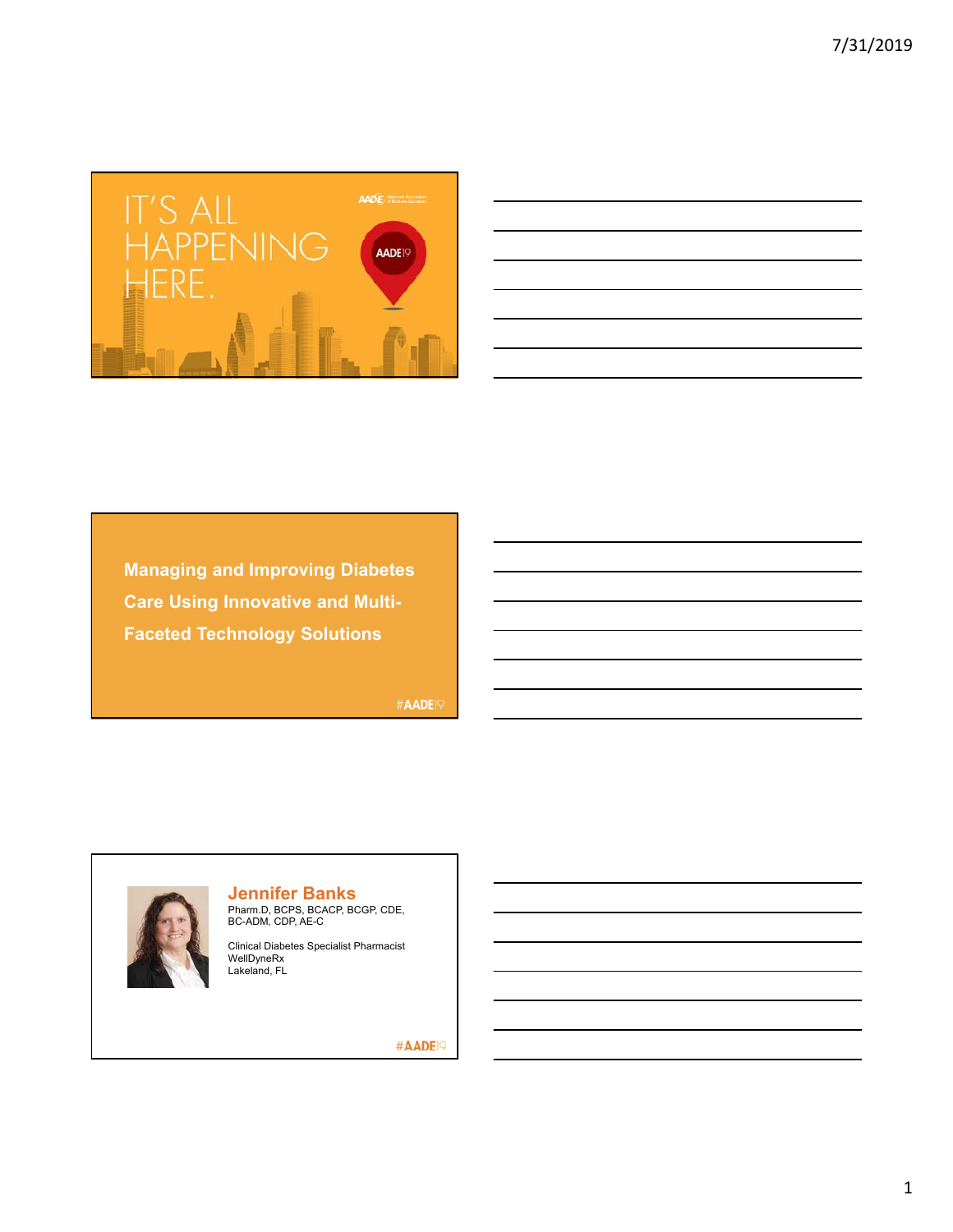

#### **Patty Taddei-Allen** Pharm.D, MBA, BCACP, BCGP

Director, Outcomes Research WellDyneRx Lakeland, FL

#AADE<sup>19</sup>

# **Disclosure to Participants**

- Notice of Requirements For Successful Completion Please refer to learning goals and objectives Learners must attend the full activity and complete the evaluation in order to claim continuing education credit/hours
- 
- Conflict of Interest (COI) and Financial Relationship Disclosures:<br>- Dr. Jennifer Banks, Pharm.D, BCPS, BCACP, BCGP, CDE, BC-ADM, CDP, AE-C No<br>- COI/Financial Relationship to disclose<br>- Dr. Patty Taddei-Allen, Pharm.D
- Non-Endorsement of Products:
- Accredited status does not imply endorsement by AADE, ANCC, ACPE or CDR of any commercial products displayed in conjunction with this educational activity • Off-Label Use:
- Participants will be notified by speakers to any product used for a purpose other than for which it was approved by the Food and Drug Administration.

#AADE<sup>19</sup>

# **Objectives:**

- Recognize key factors in sub-optimal medication-taking behavior and provide ways to improve diabetes medication persistence using technology
- Interpret and formulate cost-effective clinical pathways to develop strategies for add-on diabetes therapy.
- Illustrate methods of increasing patient engagement using multiple facets of technology and improve clinical outcomes.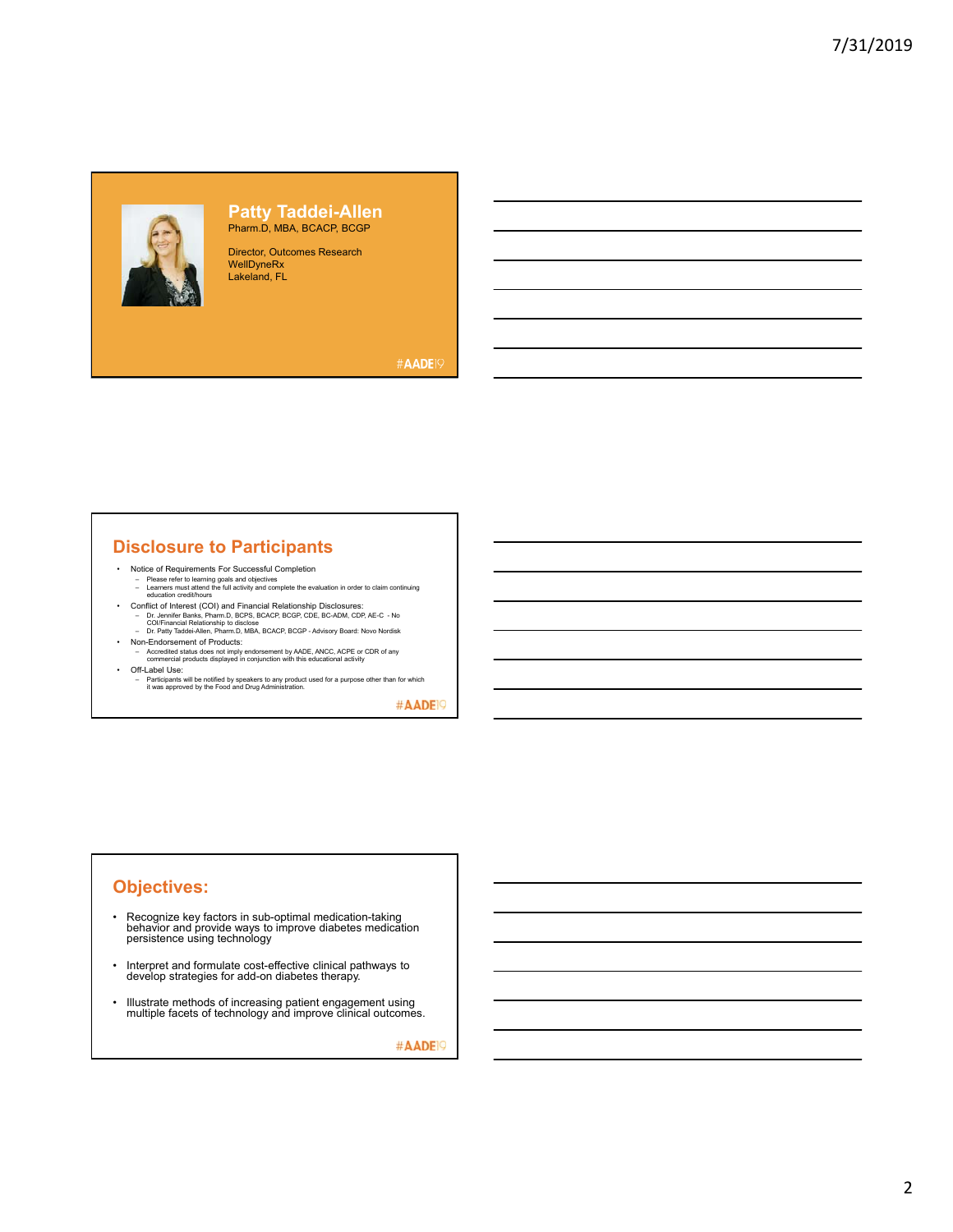

| a shekarar 1980 haqida qayta tashkil qayta tarixi baxda qayta tarixi baxda qayta tarixi baxda qayta tarixi bax         |  |  |  |
|------------------------------------------------------------------------------------------------------------------------|--|--|--|
| <u> 2000 - Andrea Andrew Maria (h. 1888).</u>                                                                          |  |  |  |
| <u> 1989 - Johann Harry Harry Harry Harry Harry Harry Harry Harry Harry Harry Harry Harry Harry Harry Harry Harry</u>  |  |  |  |
| <u> La componenta de la componenta de la componenta de la componenta de la componenta de la componenta de la compo</u> |  |  |  |
| <u> 2002 - Andrea Andrew Maria (h. 1888).</u>                                                                          |  |  |  |
| <u> 2002 - Jan Barat de Barat de la contrada de la contrada de la contrada de la contrada de la contrada de la c</u>   |  |  |  |
| <u> 1989 - Johann Stoff, deutscher Stoff, der Stoff, der Stoff, der Stoff, der Stoff, der Stoff, der Stoff, der S</u>  |  |  |  |
|                                                                                                                        |  |  |  |



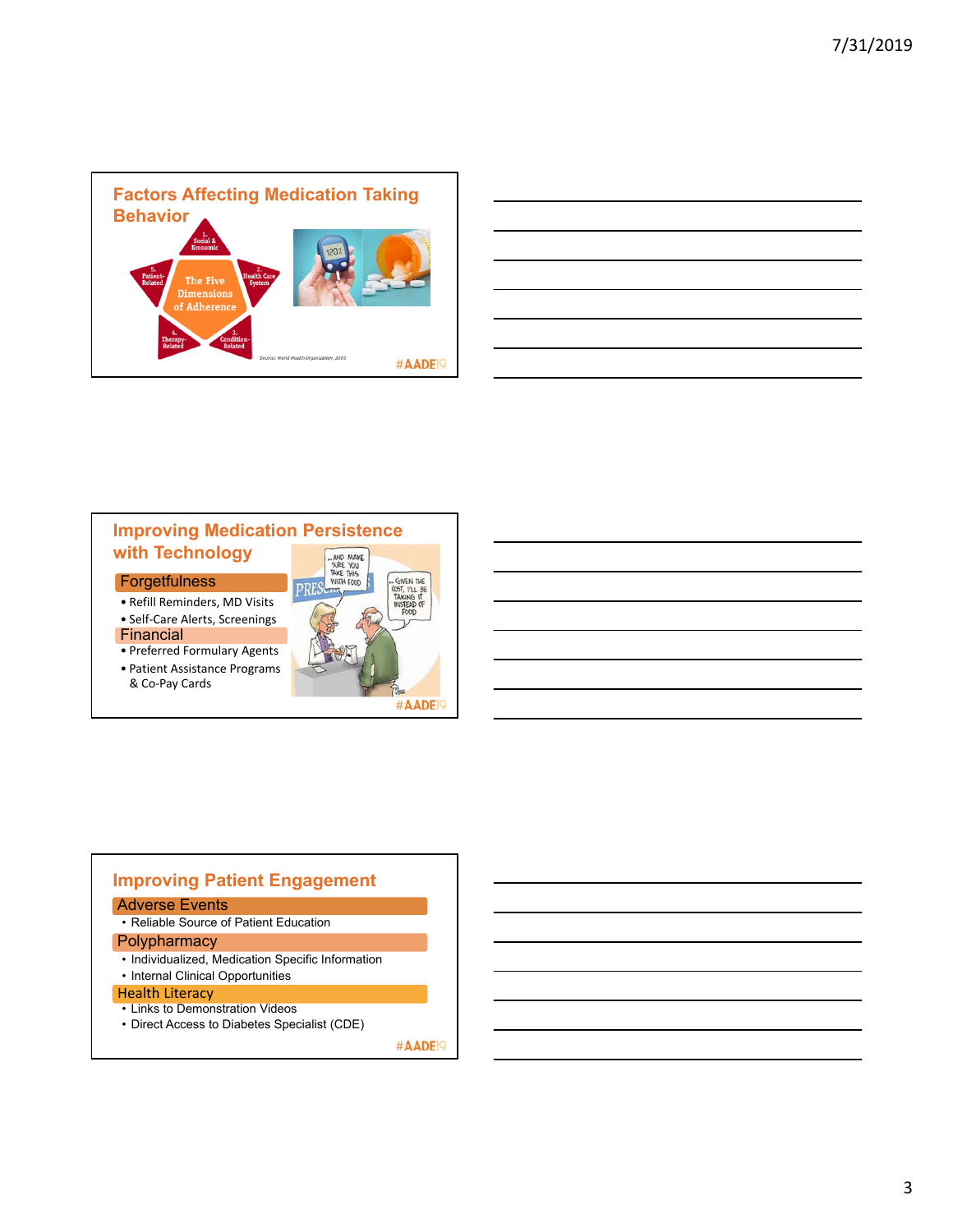

| and the control of the control of the control of the control of the control of the control of the control of the                                                                                                              |  |  |
|-------------------------------------------------------------------------------------------------------------------------------------------------------------------------------------------------------------------------------|--|--|
|                                                                                                                                                                                                                               |  |  |
| <u> 1989 - Andrea Andrew Maria (h. 1989).</u>                                                                                                                                                                                 |  |  |
| <u> 1989 - Johann Harry Harry Harry Harry Harry Harry Harry Harry Harry Harry Harry Harry Harry Harry Harry Harry</u>                                                                                                         |  |  |
| <u> Alexandro de la contrada de la contrada de la contrada de la contrada de la contrada de la contrada de la co</u>                                                                                                          |  |  |
|                                                                                                                                                                                                                               |  |  |
| <u> 1989 - Johann Stoff, amerikansk politiker (d. 1989)</u>                                                                                                                                                                   |  |  |
| the control of the control of the control of the control of the control of the control of the control of the control of the control of the control of the control of the control of the control of the control of the control |  |  |

### **Cost-Effective Clinical Pathways**

- Clinical Guidelines
- Compelling Indications
- Patient-Centered Care
- Risk Stratification Tool
- Framework for Add-on Therapy



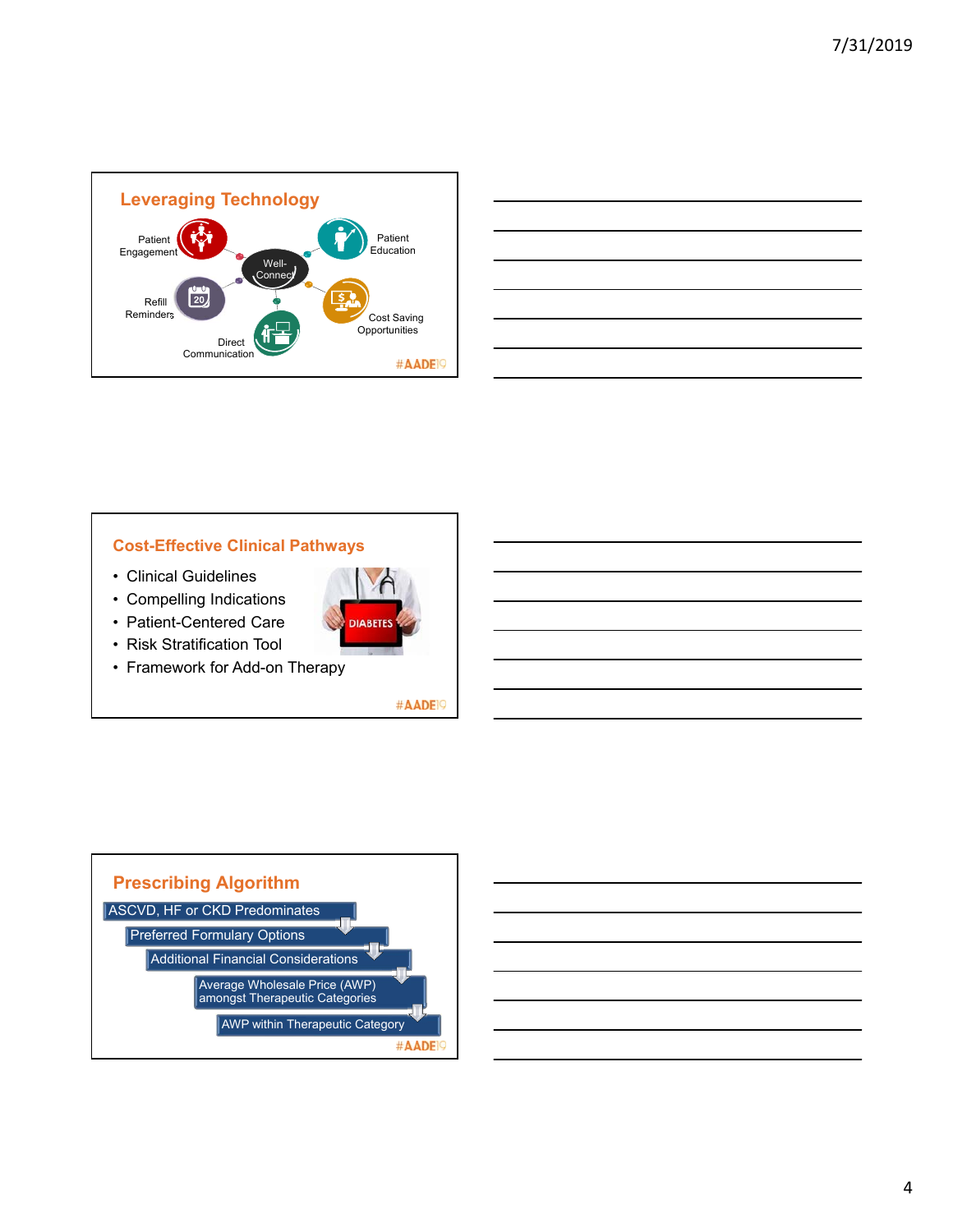### **WellConnect: Pilot Project**

- 50% Member Engagement in Platform
- Initially Refill Reminders
- Expanded to Member Education Journeys
- Educational Videos, Self-Care Links
- Opportunity to Connect Directly with Diabetes Specialist Pharmacist

#AADE<sup>19</sup>

# **Other Patient Engagement Tools:**

#### • **Sempre Health:**

- SMS-based engagement tool to incentivize healthy behaviors
- Encourages patients to refill medications "on-time"
- Dynamically adjusts copay, activates point-of-sale discounts
- **RxSavingSolutions:** 
	- Analyze prescription data to identify savings opportunities
	- Notifications if lower-cost, therapeutically equivalent options exist
	- Personalized "Medicine Cabinet" and "Medication Reminders"

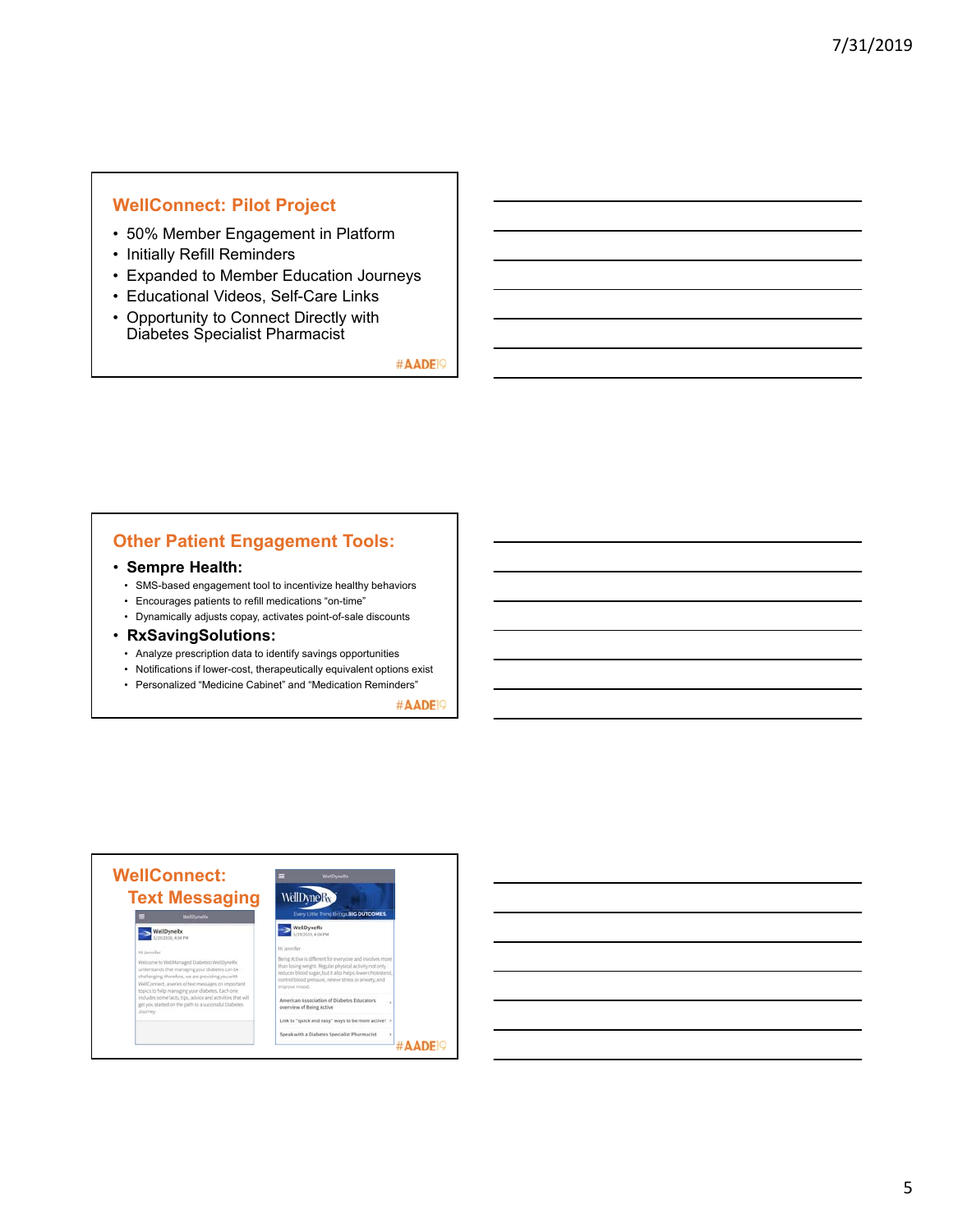



## **WellConnect: Patient Thoughts**

In your own words, what are the things that you like most about WellConnect?

service<sub>wer friendy</sub> use simple Thank & medication ordered friendly prescription time convenience Call works easy use helpful Ease use need easy pharmacy refill refill prescription CONVenient always Ease talk reminders tphone prompt quick wellconnect staff fast